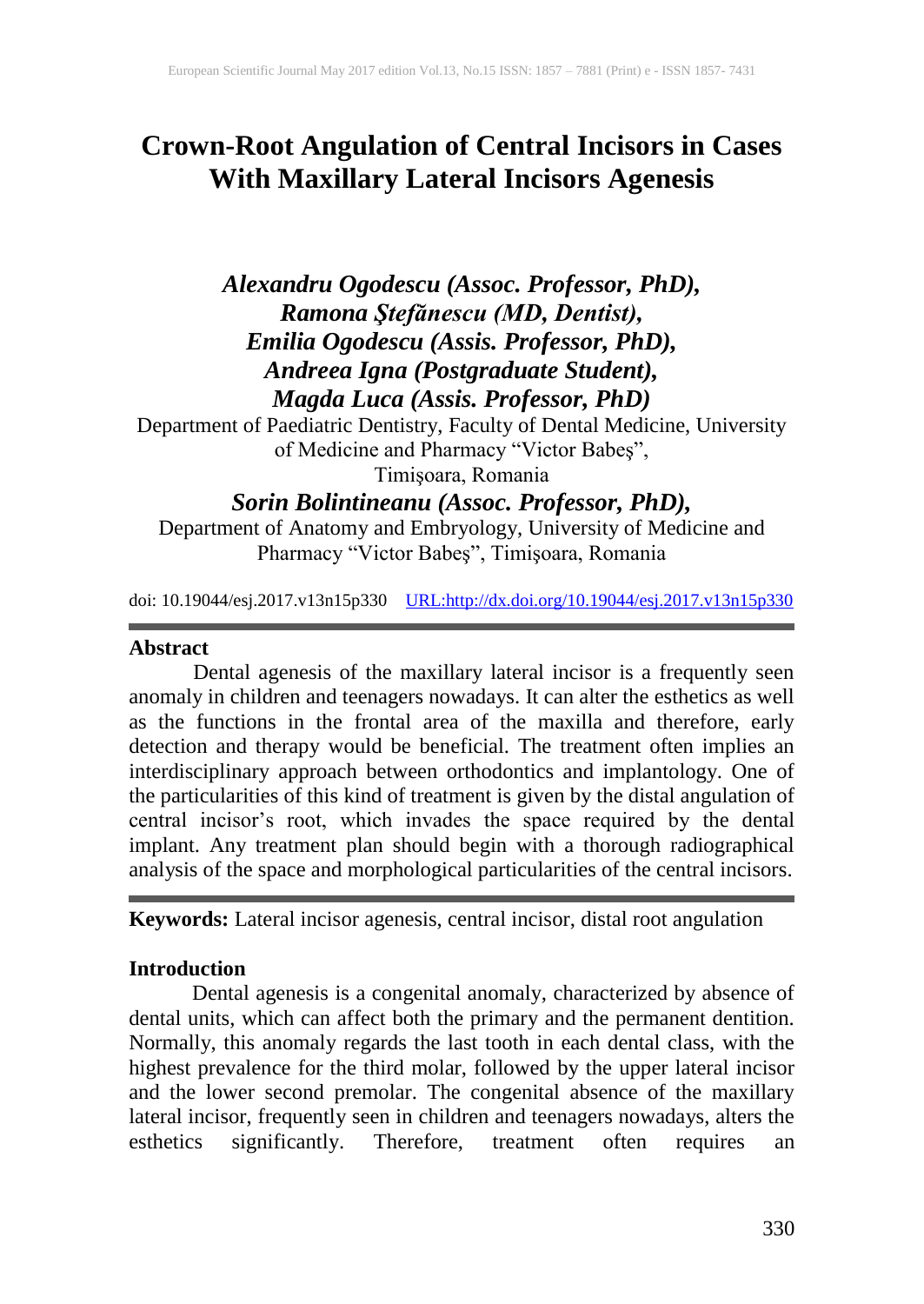interdisciplinary approach between orthodontics and implantology. The diagnosis of certainty for this anomaly is established via radiological examination (Ștefănescu, Ogodescu, 2013).

Treating patients with maxillary lateral incisor agenesis implies choosing between two therapeutic options: opening and redistributing the space for a prosthetic restoration of the missing tooth (including the option of placing a dental implant), or closing the space by mesialising and morphologically reshaping the canine, as to resemble a lateral incisor.

The therapeutic option more frequently used in treating these patients consists of opening and resizing the space for implant placement. Consequently, it is essential to obtain an adequate space, both in the coronal area and in the apical region - which is often problematic. One of the problems that may occur in the apical region is the crown-root angulation of the central incisor, which diminishes the space required by the implant apically.

The aim of this study is to investigate whether patients with lateral incisor agenesis also present an altered crown-root morphology of the adjacent central incisors and to highlight the clinical and therapeutic changes that occur in such cases.

Tooth agenesis (hypodontia) is the most common craniofacial malformation, which can occur in association with other developmental anomalies (syndromic), or as an isolated condition (non-syndromic). Nonsyndromic agenesis can occur randomly, or can run in the family, by dominant/recessive autosomal transmission, or X-linked transmission. Syndromic congenital agenesis can be associated with over 49 disorders, out of which, more commonly seen are: cleft lip and palate, ectodermal dysplasia and Down syndrome. Association with other dental anomalies (microdontia, impaction of permanent canines, maxillary canine/first premolar transposition, taurodontism or even supernumerary teeth) was also recorded. Ethiopatogeny includes environmental factors, such as iradiation, chemotherapy, Thalidomid intake during pregnancy, malnutrition or neurological diseases, and genetic factors. Recent advances in genetic techniques have allowed so far the identification of two genes responsible for non-syndromic hypodontia: PAX9 and MSX1 (Pemberton et al., 2005; Larmour et al., 2005).

As a rule, agenesis in primary upper lateral incisors results in agenesis of the permanent successor. Moreover, when a mandibular primary lateral incisor and a canine are fused, agenesis of the permanent mandibular lateral incisor is a constant fact. In primary dentition, the incidence of agenesis shows no variation with sex, while in permanent dentition, a slight predisposition in female patients was observed. Also the maxilla is more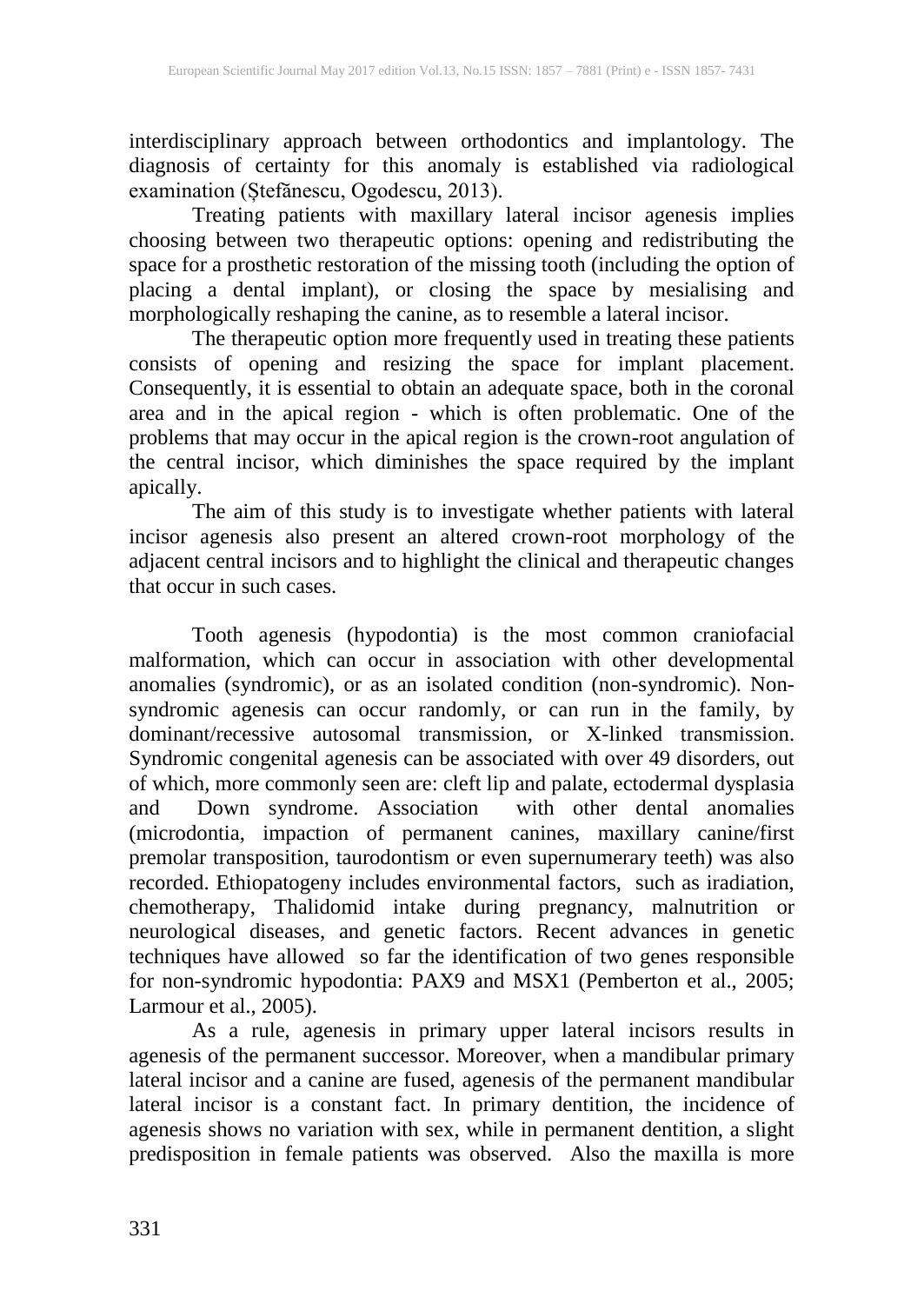affected than the madible. Racial differences have been determined and indicate a higher prevalence rate for lateral incisor agenesis within the Caucasian population (Stamatiou & Symons, 1991; Larmour et al., 2005; Pinho, 2011).

Agenesis of any tooth can cause dental asymmetries, alignment difficulties, and arch length discrepancies but when the missing tooth is in the anterior region of the maxilla, the discrepancies can be quite noticeable (Azzaldeen et al., 2016). Patients and parents should be counseled about the complexities of this genetically inherited anomaly and the long-term treatment options (Abu-Hussein et al., 2014).

At the beginning of the treatment plan, a number of factors must be taken into consideration when deciding over space opening or closing procedures, such as the patient's age, profile, occlusion, esthetics and costs. While space-closing and canine substitution can be an excellent option for some Angle Class II patients (especially if they present an excessive overjet) (Kokich 2005), class III malocclusion is regarded as an inarguable indication for space opening and prosthetic restorations for the missing lateral incisors, as this can camouflage the existing malocclusion (Kinzer, 2005). As an observation, numerous patients with maxillary lateral incisor agenesis show a significant tendency for skeletal Class III. This could be attributed to maxillary hypoplasia/retrognathia (Bassiouny et al., 2016, Celikoglu et al., 2012). According to Kokich, there are three options when replacing a missing lateral incisor with a tooth-supported restoration: resin-bonded fixed partial denture – as a provisional option, a cantilevered fixed partial denture, or a conventional full-coverage fixed partial denture (Kokich & Kinzer, 2005). The major disadvantage of this treatment option is that it commits the patient to a lifelong prosthesis in the most visible area of the mouth where tooth shade and transparency, gingival color, contour and margin levels are critical and difficult to control, particularly in the long term. Furthermore, the overall treatment is not complete when the orthodontic treatment ends, particularly in adolescent patients, who need long-term retention of the spaces with temporary retainers until skeletal growth and tooth eruption are complete. However, space opening for missing maxillary incisors has a set of indisputable advantages, functionally and for the occlusion, as it supports an ideal intercuspidation of canines through first premolars. A treatment plan that favors these teeth to be maintained in their natural position within the dental arch, with their natural morphology, is the placement of an osseointegrated implant (Abu-Hussein et al., 2014).

Replacing the missing lateral incisor with an implant is a prosthetic alternative which requires at least 6 mm of space (the smallest implant -of about 3 mm in diameter with at least 1 mm of bone between the implant and the added 1mm crown restoration). In cases when clinicians cannot maintain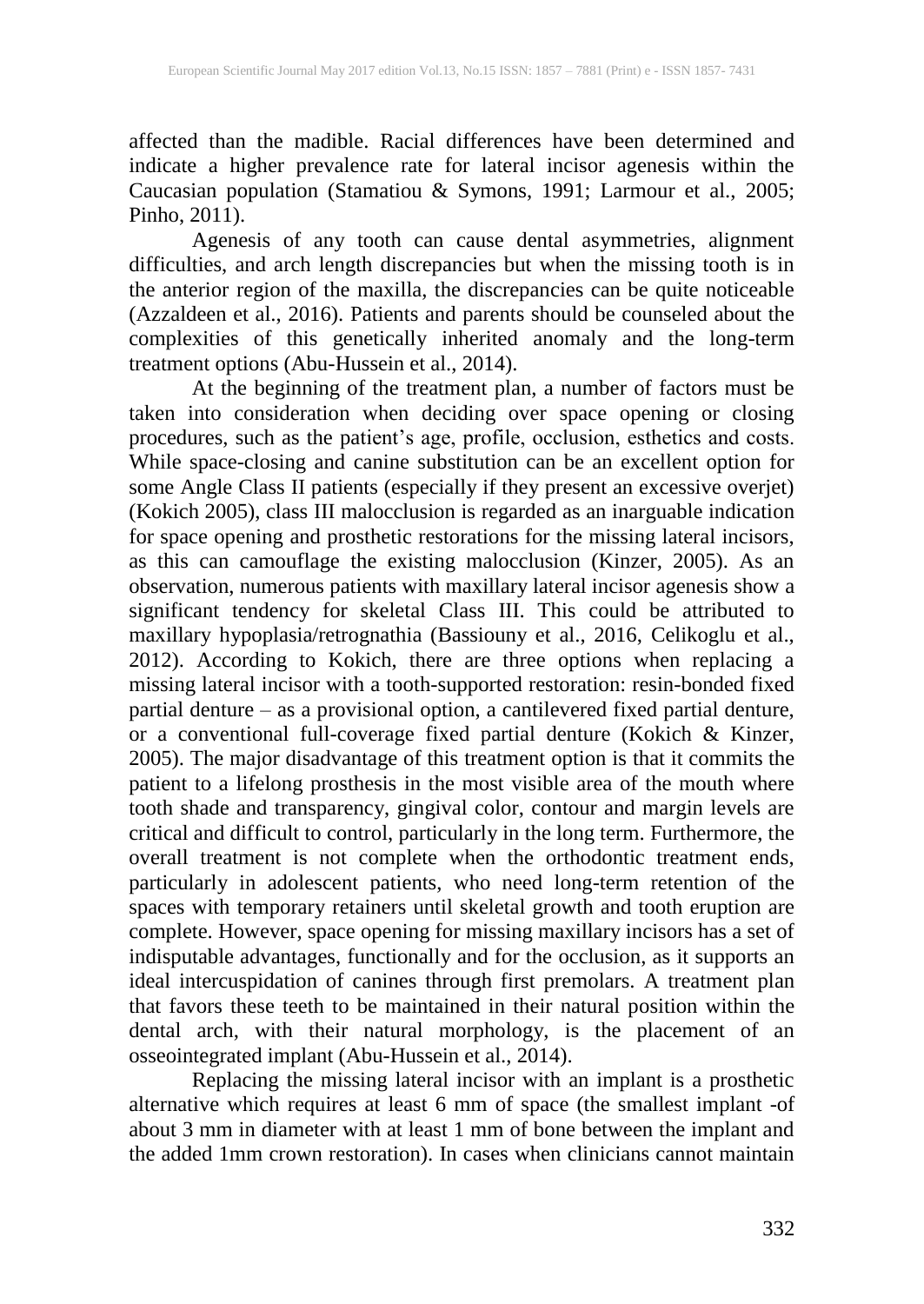the proper occlusion and create the minimum space for an implant, interproximal reduction (stripping) of the central incisors, canines, or premolars can be a solution (Azzaldeen et al., 2016; Kokich, 2004). A frequent problem which arises during the orthodontic treatment that aims to create space for the dental implant, is the distal root angulation of the maxillary central incisors, invading the apical space required by the implant. The upper central incisors occupy the main position in the esthetic zone, with a decisive role in physiognomy and phonation. Their normal mesio-distal inclination level is 5º. Unfortunately, in these teeth, a correct positioning of the coronal long axis does not always coincide with an adequate radicular axis. A thorough radiological examination of the roots of the central incisors at the beginning of the interdisciplinary treatment is therefore mandatory. Cone Beam Computed Tomography (CBCT) is indicated in such cases, as the 3D reconstruction of the anatomical structures offers more details of the angulation level, enhancing the accuracy of the measurements.

Kanavakis G et al. (2015) concluded that the root of lateral incisors adjacent to palatally impacted canines is angulated more mesially compared to lateral incisors adjacent to normally erupted canines. In addition, clinicians are somewhat able to predict if a canine is palatally impacted by visually observing the crown-to-root angulation of the adjacent lateral incisor. Evaluating the crown-to-root angulation of a lateral incisor on a panoramic image might facilitate an early diagnosis of palatally impacted canines.

In our retrospective, observational study, we investigate the differences in the morphology of central incisors, their crown-to-root angulation, in cases with lateral incisors agenesis. Clinical and radiological data were correlated in order to determine whether the space needs for an implant are met, both coronally and apically.

In order to verify this hypothesis, we examined 17 ortopantomographs of patients with bilateral incisors agenesis. In all these cases, the roots of the central incisors were completely formed and the apex closed as seen on X-ray. The following plans and axes were used as landmarks: reference plan represented by the incisal plane, long axis of the tooth crown so as to meet the degree of angulation stated by Andrews, the tooth root axis.

Following the tracing of these parts the angle between the crown and the root axis (the crown-root angulation) is determined *(Fig.1).*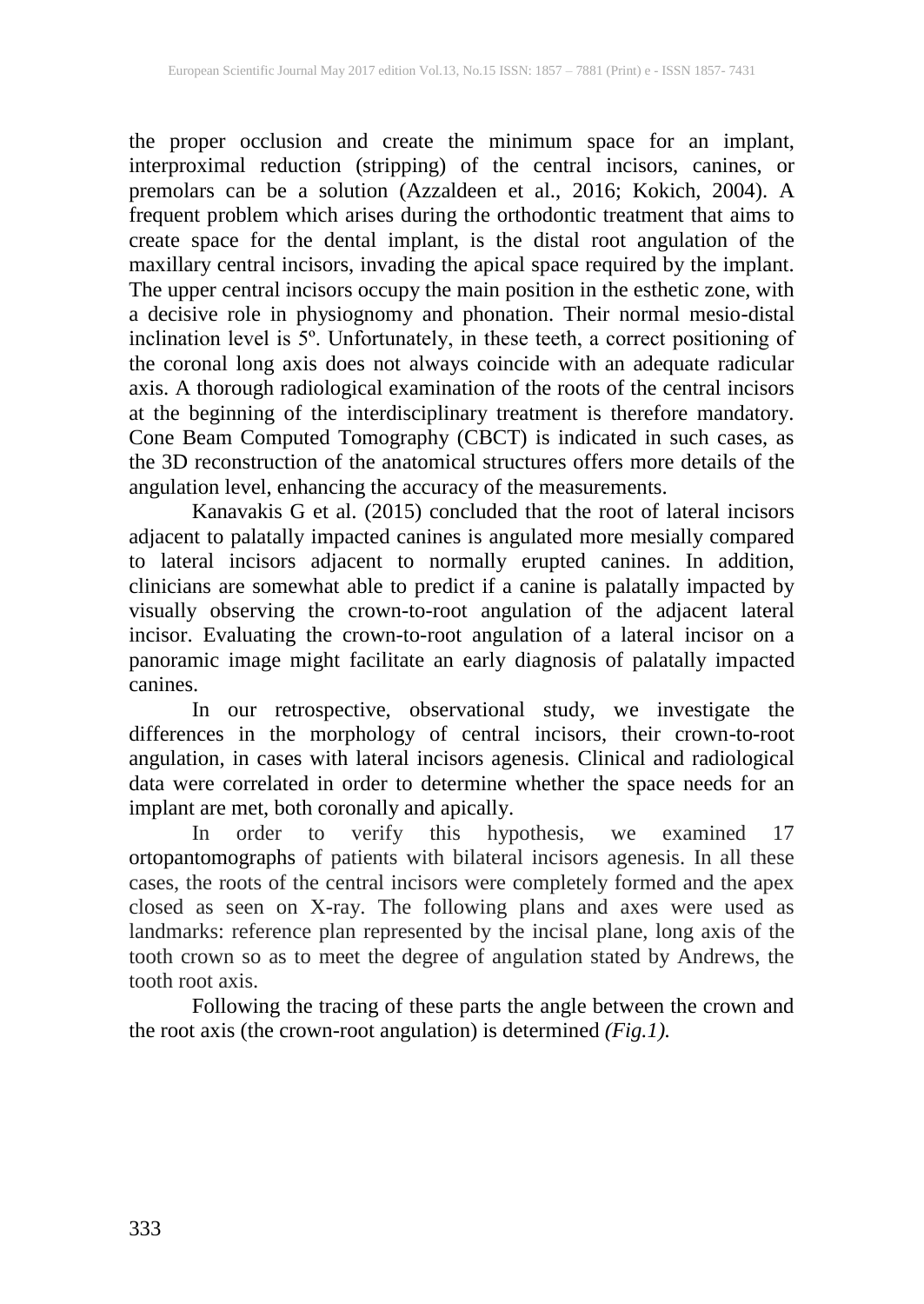

**Fig. 1** Determination of the crown-root angulation: we draw the reference plane (red line), the crown axis (yellow line) and the root axis (blue line)

Some of the most representative cases with radiographic highlight to determine the crown-root angulation will be presented.

The radiographical examination of a 9-year old patient, with mixed dentition *(Fig. 2),* shows persistence of the upper lateral incisors on the arch, with roots unaffected by resorption, due to bilateral agenesis of permanent lateral incisors. Radicular angulation of the permanent central incisors is observed. Following measurements, a 7º angulation of the root was determined in both teeth.



**Fig. 2** X-ray of a 9-year old patient with agenesis of upper permanent lateral incisors and distal angulation of both central incisors'roots (The collection of the Paediatric Dentistry Discipline).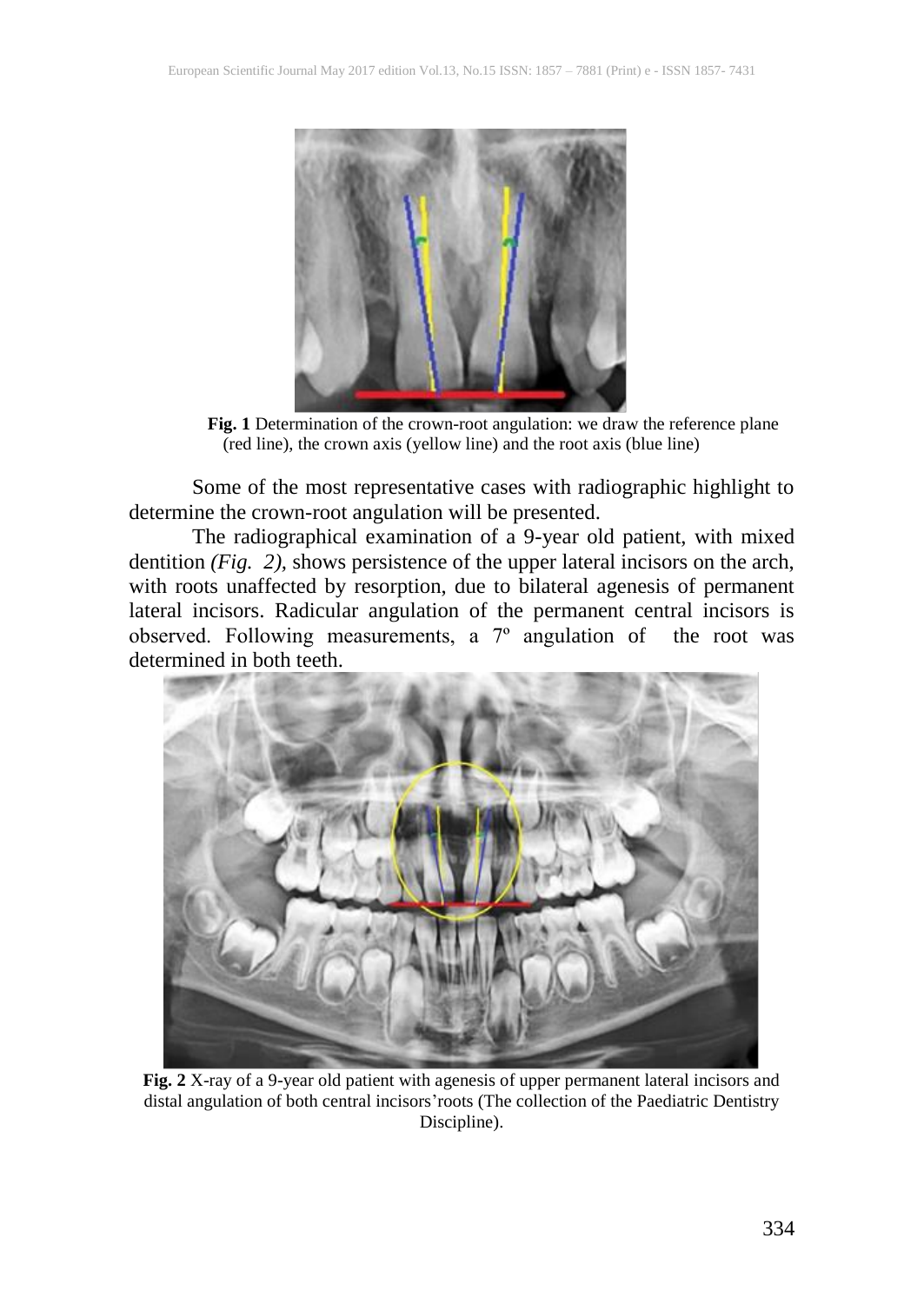The ortopantomography of a 28-year old orthodontic patient, with permanent dentition (*Fig. 3)*, displays an adequate angulation of the right upper central incisor and a considerable inclination of the left one. After measurements, a 14<sup>°</sup> root angulation was proved, with consecutive reduction of space between the central incisor and the canine, resulting in a lack of space for implant placement in the upper left quadrant.



**Fig. 3** X-ray of a 28-year old orthodontic patient with agenesis of upper lateral incisors, with a significant distal root angulation of the tooth 2.1

The CBCT 3D reconstruction of a patient with bilateral agenesis of permanent maxillary lateral incisors provides useful data regarding space, when implant therapy is the choice of treatment. Precise measurements can be carried out at both coronal and apical level, in order to determine the angulation degree of the teeth adjacent to the edentulous space, an aspect which dictates the suitability for implant placement *(Fig. 4A,4B,4C)*.



**Fig. 4A)** Tridimentional CBCT image of a patient with bilateral agenesis of permanent upper lateral incisors undergoing orthodontic treatment.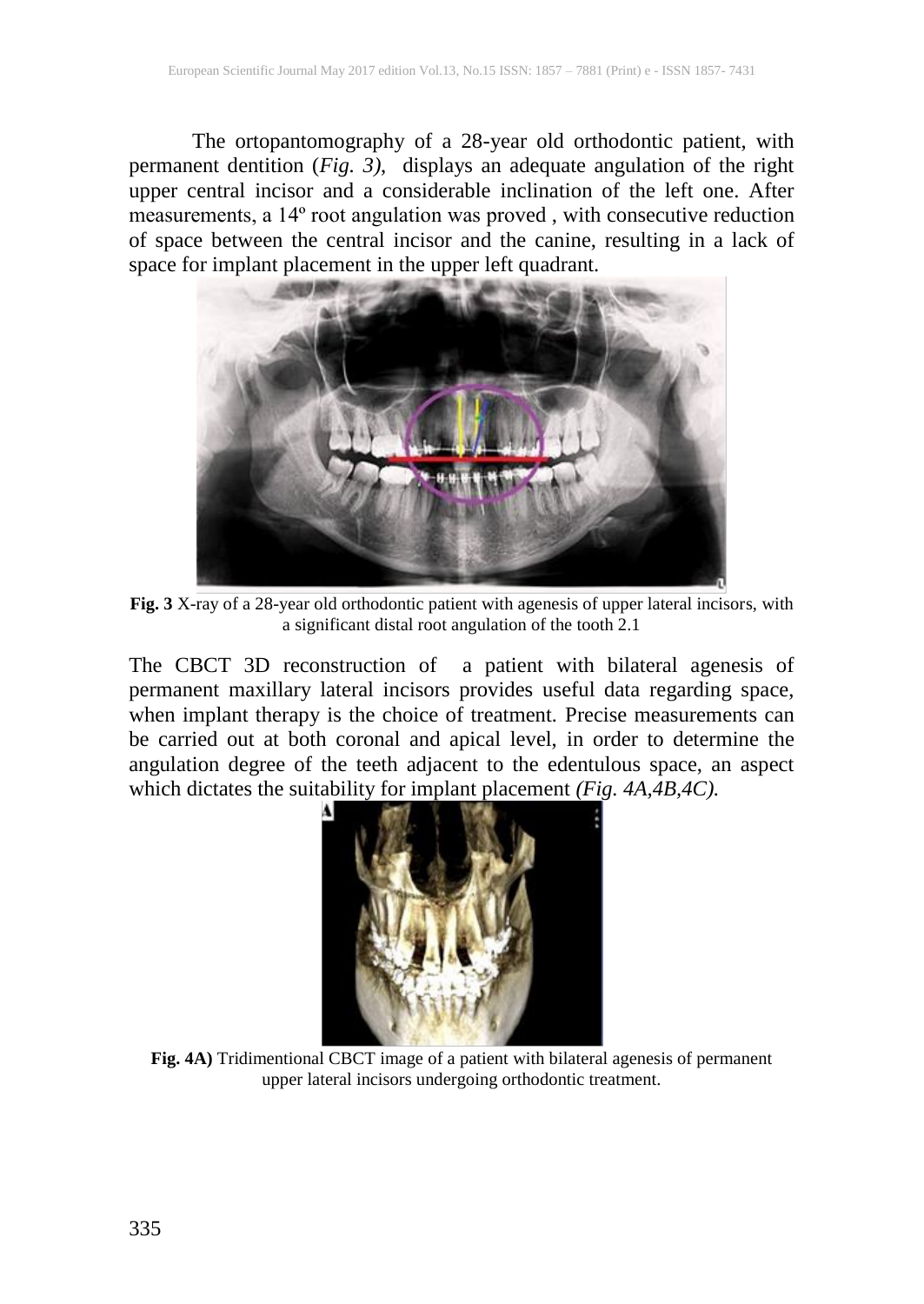

**Fig. 4B)** The representation of the available space at coronal level between incisors and canines, on both quadrants: 1.3 ->1.1 (7.25 mm); 1.1 ->2.1 (2mm); 2.1->2.3 (6.28mm) indicates, despite the presence of diastema, that the existent space is adequate at this level. In order to establish precisely whether an implant could be placed at this site, a representation of the apical level is needed.



**Fig. 5C)** The representation of the available space in the apical region points out the inssuficiency of space at this level . A decrease of space is registered apically between the central incisor and the canine (5.28mm and 4.84mm) and an increase of interincisal space (8.24mm), which proves the distal angulation of the roots of the central incisors.

Following the determinations made on each of the 17 examined ortopantomographs, 23 upper central incisors (from the 34 examined teeth) presented a degree of distal root angulation (67,64%). The root angulation amplitude was between 3º (the minimum of angulation taken into account) and 19º (the maximum encountered angulation).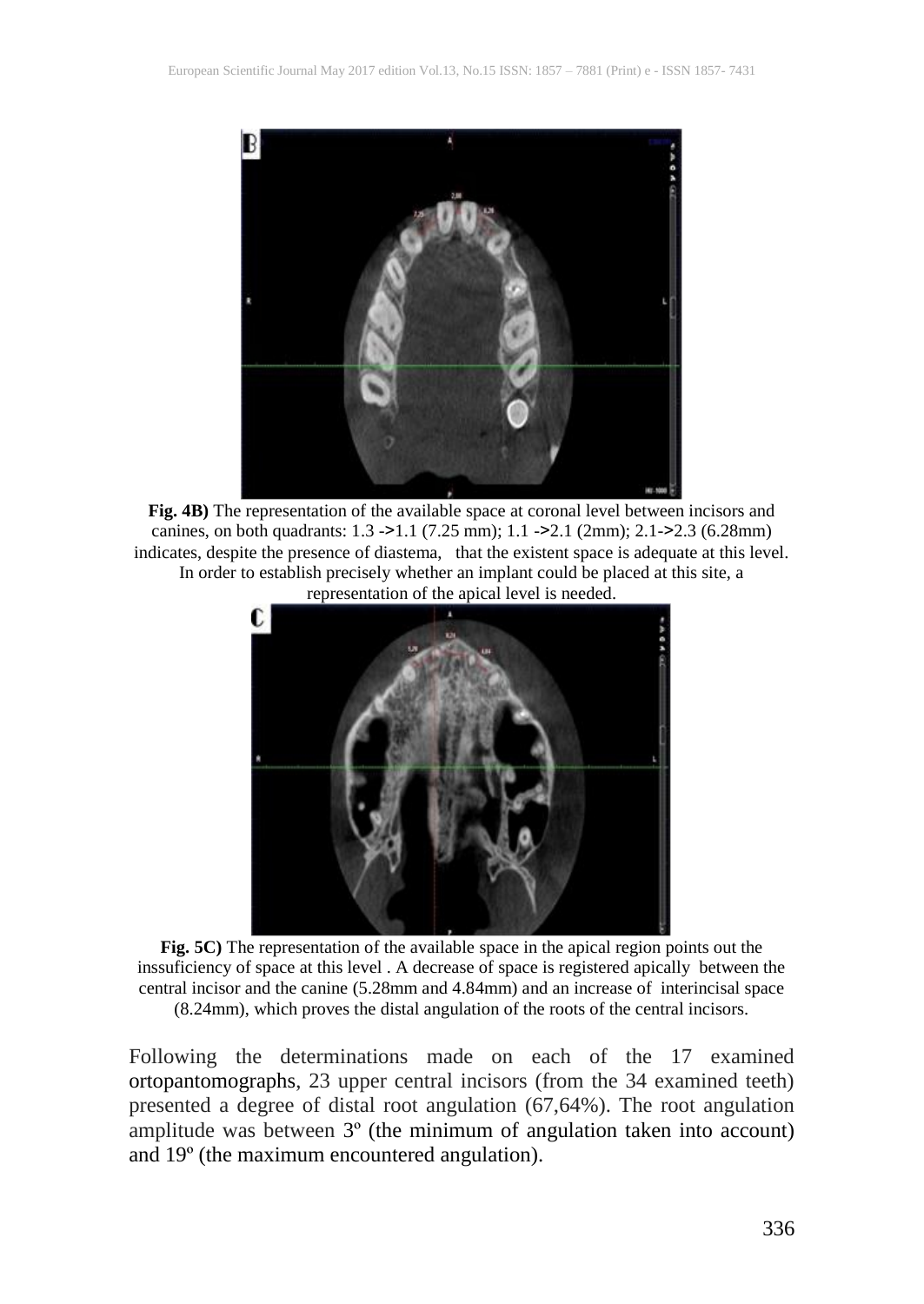The limitations of the present study are associated with the relative small number of examined ortopantomographs and also the use of panoramic radiographs is limited since it describes two-dimensional an threedimensional anatomic structure. Bouwens et. al. (2011) demonstrated that the measurements made on panoramic radiographs are different from those realized with CBCT when examine the same anatomic structures.

 Future investigations in an multicentric, epidemiological study, using 3D computed tomography should be conducted to further clarify the results of this study.

#### **Conclusion**

The measurements made on ortopantomographs revealed in most cases of bilateral maxillary lateral incisor agenesis, the modification of the central incisor morphology due to crown-root angulation.

In conclusion, agenesis cases should be very careful investigated, clinical and radiological, using 3D radiological technology. All these cases need a very good interdisciplinary collaboration between the general dentist, the orthodontist, the specialist in radiology, the implantologist and the specialist in prosthodontics respecting the TEAM principle ("together everyone achieves more"). A significant distal corono-radicular angulation will result in an insufficient apical space for the implant and, consequently, an increased risk of radicular fracture during implant insertion. Thereby, a correct radiological evaluation of the position and morphology of the maxillary central incisors is essential for the success of the interdisciplinary treatment.

## **References:**

- 1. Abu-Hussein M. et al. (2014). Treatment of Patients With Congenitally Missing Lateral Incisors: Is an Interdisciplinary Task. Research and Reviews: Journal of Dental Sciences; 2: 53-68.
- 2. Azzaldeen A. et al. (2016). Unilateral Maxillary Lateral Incisor Agenesis with Mini Implant Prostheses: A Case Report. Dental Implants Dentures; 1:106.
- 3. Bassiouny D.S. et al. (2016) Prevalence of maxillary lateral incisor agenesis and associated skeletal characteristics in an orthodontic patient population. Acta Odontologica Scandinavica; 74(6):456-9.
- 4. Bouwens D.G., Cevidanes L., Ludlow J.B., Philips C. (2011), Comparison of mesiodistal root angulation with posttreatment panoramic radiographs and cone-beam computed tomography. Am J Orthod Dentofacial Orthop. 139(1): 126-32
- 5. Celikoglu M., et al. (2012). Investigation of the maxillary lateral incisor agenesis and associated dental anomalies in an orthodontic